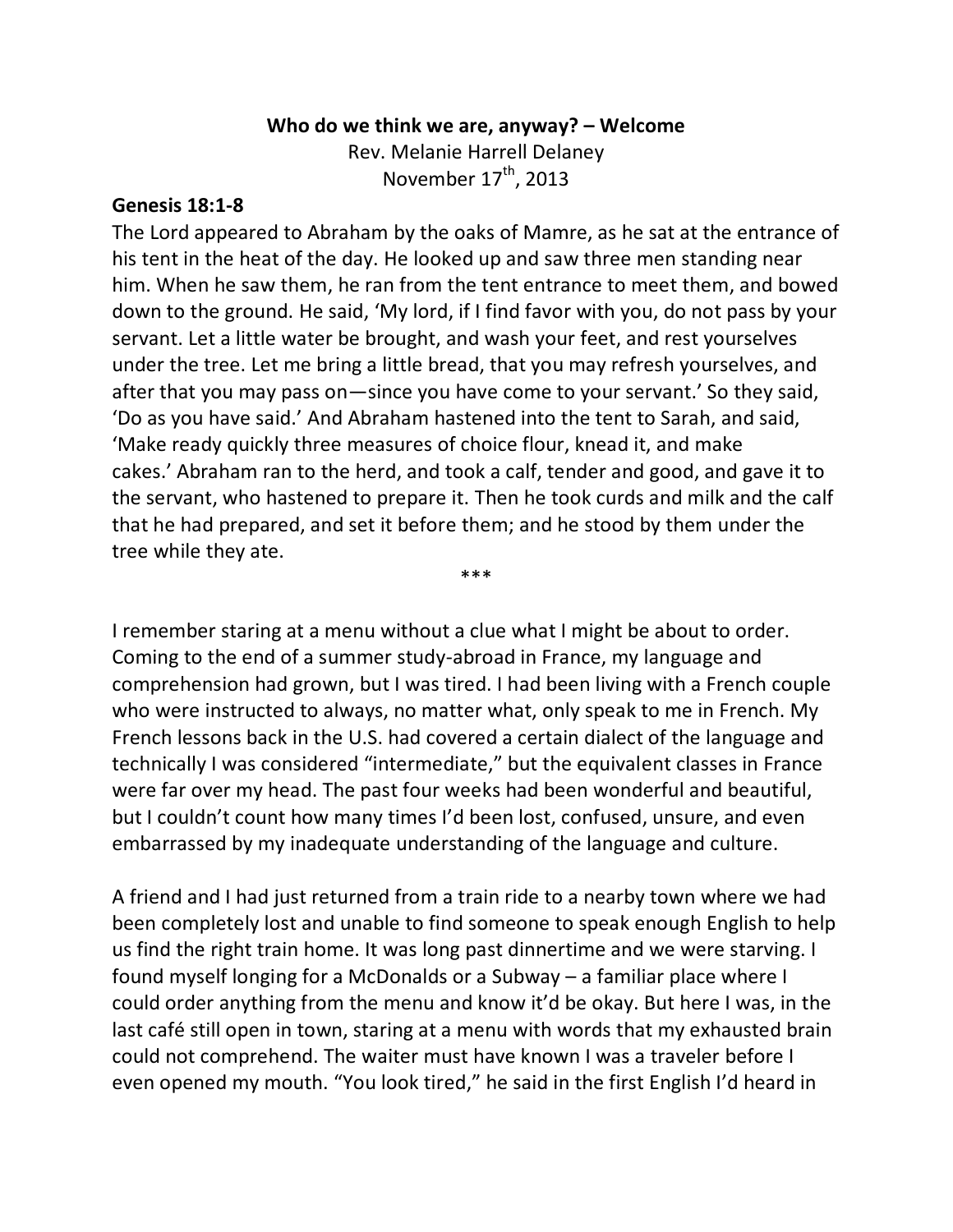weeks. "Can I help you choose something to eat?" I just about fell out of my chair in gratitude. It wouldn't have even mattered if the waiter brought me liver and onions at that point – I was just so grateful for his hospitality and welcome.

Although travel can still be exhausting, especially when you find yourself running a half-marathon across the Chicago airport, toting a pair of toddlers through security lines, or sitting dead-locked in traffic on the interstate, in many ways we have it pretty good. Cell phones, rest stops, Holiday Inn and even the beloved Golden Arches are all fairly recent amenities that we take for granted. But it hasn't always been this way. Some of you here might even remember a time when you had to use a (gasp!) *paper map* in order to find your way from place to place.

Most likely, the travelers in our scripture passage this morning didn't have a paper map with rest areas and inn's highlighted in yellow. As author Diana Butler Bass points out, "Through most of history…travel has been hard. Being a traveler meant putting oneself at risk, exposing oneself to the perils of unknown lands. The early Christians knew this, and developed their language of pilgrimage and journey against this dangerous landscape. Those same early Christians eventually followed by medieval monastic communities—also developed their practices of hospitality as a way of caring for God's wayfarers." If a stranger came knocking at your door today, asking for food and a place to sleep, I imagine you'd look at him strangely and point to the nearest hotel. But back then, if someone came knocking at your door, it was expected and a social requirement really, that you'd provide him with something to eat and a place to rest.

So when Abraham looked up from his resting place just outside his home and saw three strangers standing nearby, it wouldn't have been unexpected for him to get up quickly to greet them. Now, the author of Genesis has the benefit of hindsight and knows that one of these three men is the Lord – and so we, as the readers hear that bit of info right away – but Abraham doesn't recognize God and only sees three travelers in need of a place to rest and some food to eat. Abraham goes to them and bows down in respect, offering water to wash their feet and some bread. Abraham refers to himself as the travelers' servant, because he is a faithful Jewish man and this kind of hospitality is very important to Jewish and Christian faith.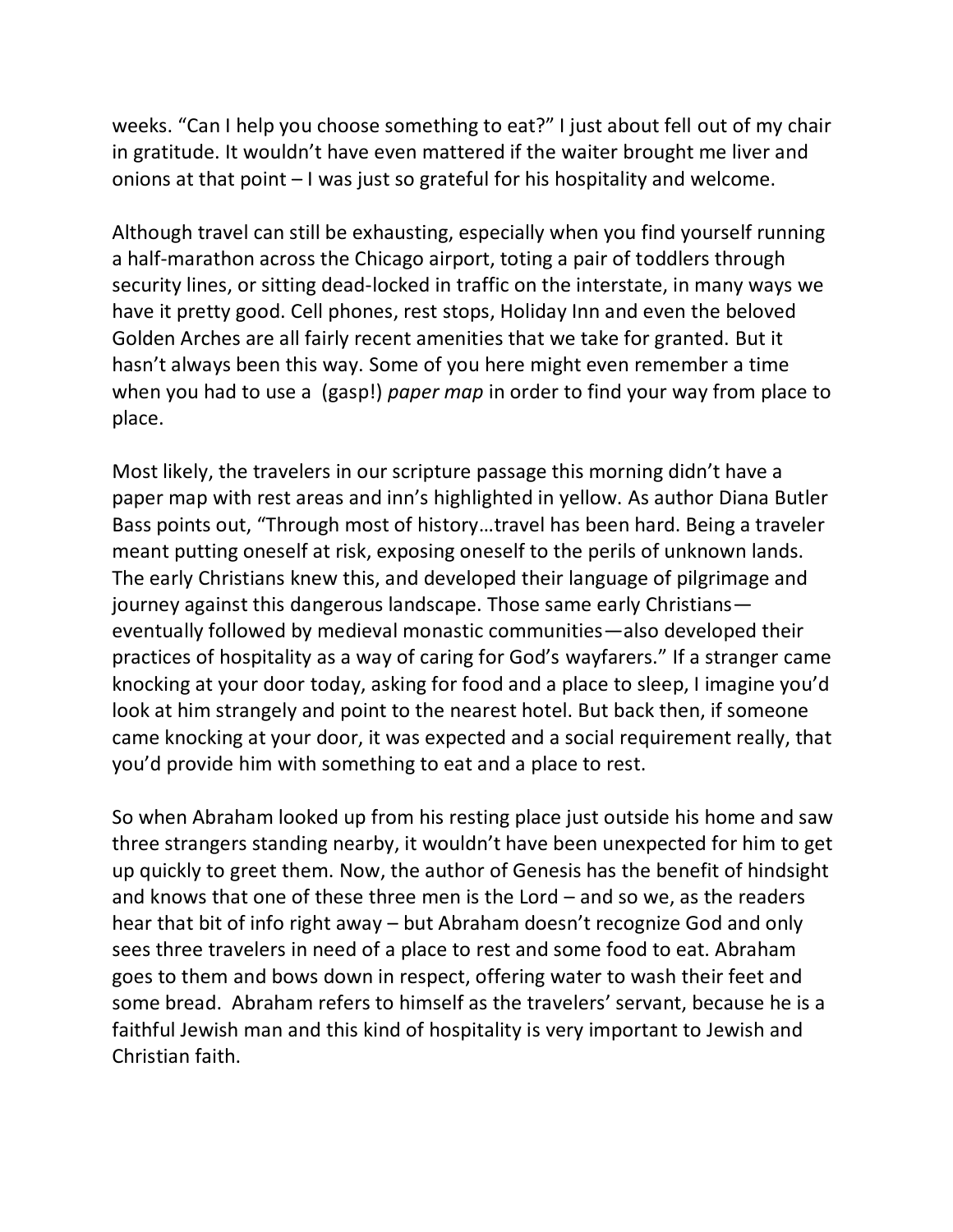Scripture tells us that Abraham goes into his tent to find his wife, Sarah, where he asks her to make some bread. Meanwhile, Abraham asks his servant to prepare a calf so that they might also have some meat for their meal. *This* act, of preparing and serving meat, is where we begin to see the gracious extent of Abraham's hospitality. For, while it would have been expected that he offer bread and water to the strangers, the gift of meat would have been above and beyond.

We witness Abraham giving of himself – by running, honoring, inviting, refreshing, preparing and serving the best that he has, remaining nearby and attentive to these strangers taking up his time and eating his food. If this were to happen today, it'd be like a homeless man asking a CEO on his way to a busy day at the office whether he'd be willing to spare a dollar for a hamburger – and the CEO not just handing the man a dollar and running off to his responsibilities, but walking with the man into a restaurant, sitting down at the corner booth, ordering two hamburgers to share while they talk about life and the Browns latest football game, and then asking the man whether he'd like to order another meal "to go." An unexpected gift of both time and welcome.

Hospitality, the gift of welcome, is perhaps one of the most prominent themes of all our scripture—second only to love. They go hand in hand, really, as we hear Jesus say in Matthew 22:39 that the greatest of God's commandments is to love God and the second greatest is to love your neighbor as yourself, then just a few chapters later, in Matthew 25:31-46 Jesus warns that the way we love others – how we welcome them—is one of the ways by which we are judged. He says, "the King will say to those at his right hand, 'Come…inherit the kingdom prepared for you…for I was hungry and you gave me food, I was thirsty and you gave me something to drink, I was a stranger and you welcomed me…Then the righteous will answer him, 'Lord, when was it that we saw you hungry and gave you food, or thirsty and gave you something to drink?...and the king will answer them, 'Truly I tell you, just as you did it to one of the least of these who are members of my family, you did it to me.'"

It's as if Jesus is hidden in all of the people we might be least likely to think of as God's chosen one – the man with no shoes desperately needing a haircut and a job; the child with ADHD who can't stop fidgeting, talking loudly and running around the restaurant when you're trying to have a nice dinner; the veteran just returning from Afghanistan, needing a place to live and time to get used to a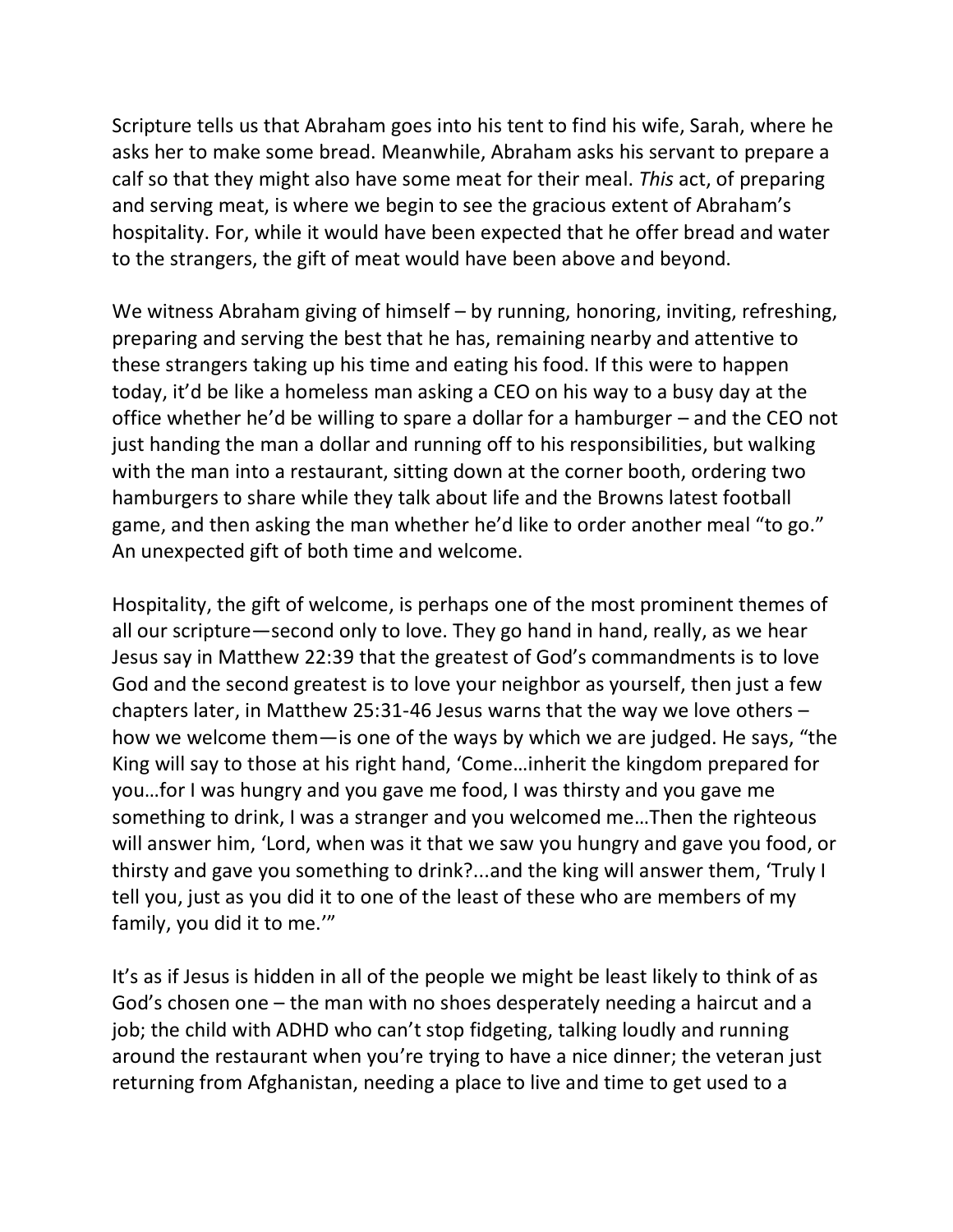"normal" way of life again; the immigrant family next door always asking for help; It's as if Jesus is inviting us to take a risk and love all the strangest people in the boldest of ways…

Because, hey, you never know when it might just be *Jesus'* scraggly beard you're grossed out by, or *God's* tired brown eyes asking you for yet another favor, maybe an *angel's* quiet sigh in the corner sitting completely ignored and forgotten.

The wisdom of Hebrews 13 says, "Let mutual love continue. Do not neglect to show hospitality to strangers, for by doing that some have entertained angels without knowing it." It would seem that Abraham is not the only one who has served angels or even God, without even knowing it. Chances are pretty good we've all done the same…I just hope it was the time I said 'thank you' to the man bagging my groceries and *not* the time my sour attitude snapped at nurse about how long I'd been waiting to see the doctor.

Over and over again through scripture and my grandma, God has reminded me that hospitality is not an option. Welcoming both friends and strangers into my life is not a choice, but a charge. Welcome is what we do because it is *who we are* – people already welcomed by God, who follow a savior who calls us to welcome the stranger. Through hospitality, we imitate God's welcome.

As part of the Christian Church (Disciples of Christ), within the greater whole of Christianity, we take welcome and hospitality even more personally – for welcoming people into God's presence at the communion table is part of our very identity. "*We are disciples of Christ, a movement for wholeness in a fragmented world. As part of the one body of Christ, we welcome all to the Lord's Table as God has welcomed us."* (Do you have this identity statement memorized yet? I've certainly said it more in the past 3 weeks than ever in my lifetime!) Today is the third in a worship series on this identity statement. We have already considered how being a "movement" means we're moving forward, that we're moving toward "wholeness," for unity and peace among all of God's creation, and today we're looking more deeply at the word… "welcome." Welcome is the only word, other than Christ's name, that appears twice in our identity statement. That's how important it is to who we are. Welcome is also the only word that moves us away from an understanding of who we *are* to what we *do.*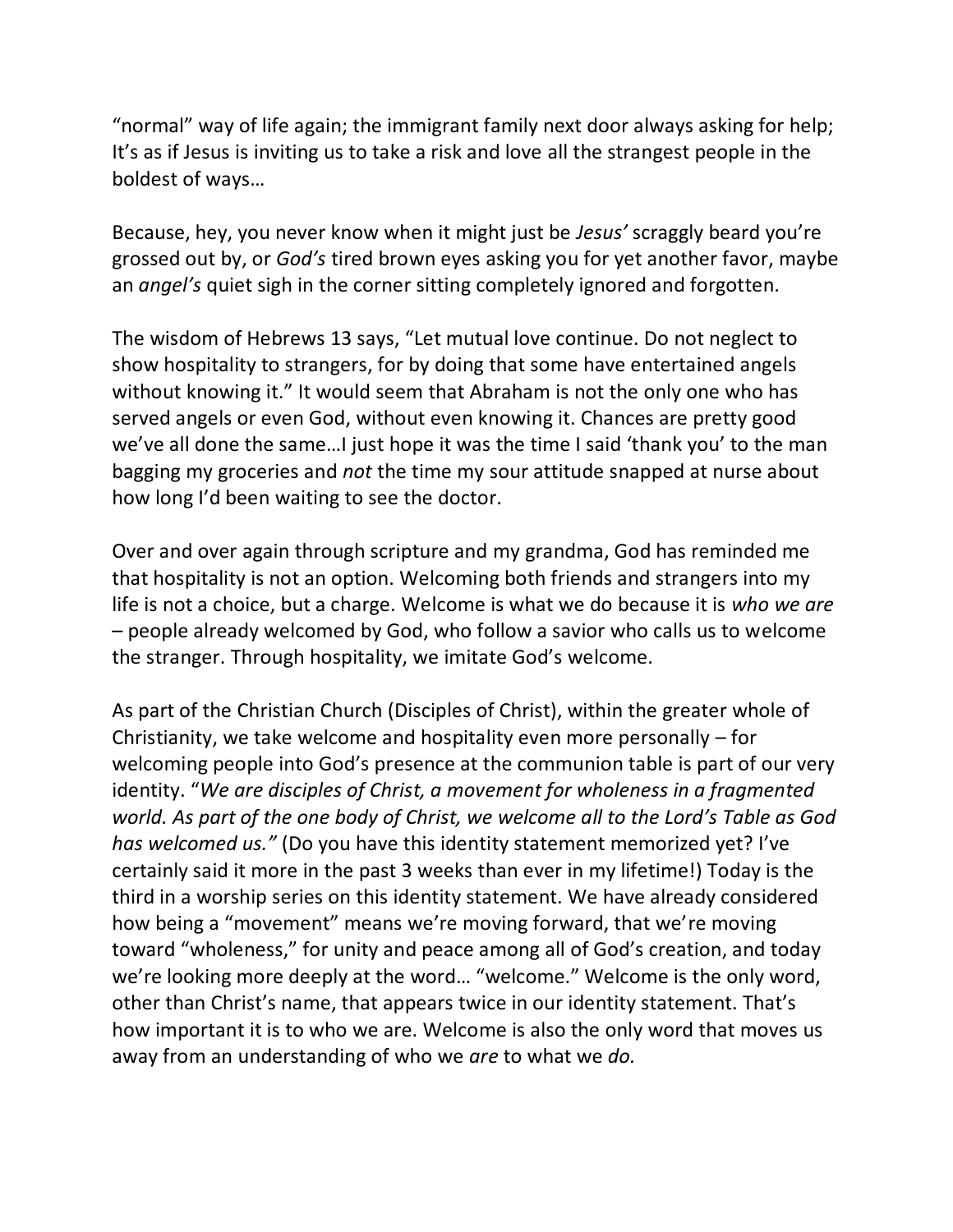If you only have 3 seconds in an elevator to explain to someone what makes our church different from the other Protestant church down the street – tell them that we are a church who *welcomes* everyone to the communion table every week. If you haven't heard me say the entire identity statement so much you know it by heart, at least remember this – (and repeat after me…) we welcome everyone to the communion table every week. Now, turn to your neighbor and say it!

Welcome is part of who we are because it's what we do – week after week after week. When Stone and Campbell started this movement on the American frontier over 200 years ago, one of the reasons they left their prior churches to start this new thing is because they believed there should never be any human-made obstacles placed between God's people and the communion table. They didn't think it should matter whether you had sinned, how much money you gave, how long it had been since you last came to worship, how strong your faith or however many doubts…God's grace is sufficient and covers us all. Through Jesus Christ, God has opened this table to each and every one of us – despite ourselves—and so it is our responsibility and our joy to share this kind of radical grace and welcome with others. It is not our job to judge anyone's worthiness, including our own, for that is God's job. And truth be told, I feel relieved knowing it's not my job to judge others, and even better knowing God is the one waiting at the table to judge us all worthy.

In this day and age we are all travelers on a journey. We may have more than enough electronic gadgets to guide us on a road trip from here to Texas, but there's no downloadable app to get us a straight shot to God. Although the malls blaring Christmas music are already trying to tell us otherwise, you can't buy love and grace for \$2.99.

In fact, although God's grace is free, it's also costly; and following Jesus' way of extending welcome to strangers is risky. I think that's why so few people can actually do it. I'm not talking about the risk of picking up a hitch-hiker –that's not risk, that's stupidity in today's landscape. I'm talking about the risk of not just giving someone a cup of coffee when they show up in your day unexpectedly, but sitting down and having a real conversation. I'm talking about the vulnerability of welcoming the unknown into your life. Welcome for Christians is more than just setting out a plate of cookies—it's taking the chance that meeting and opening